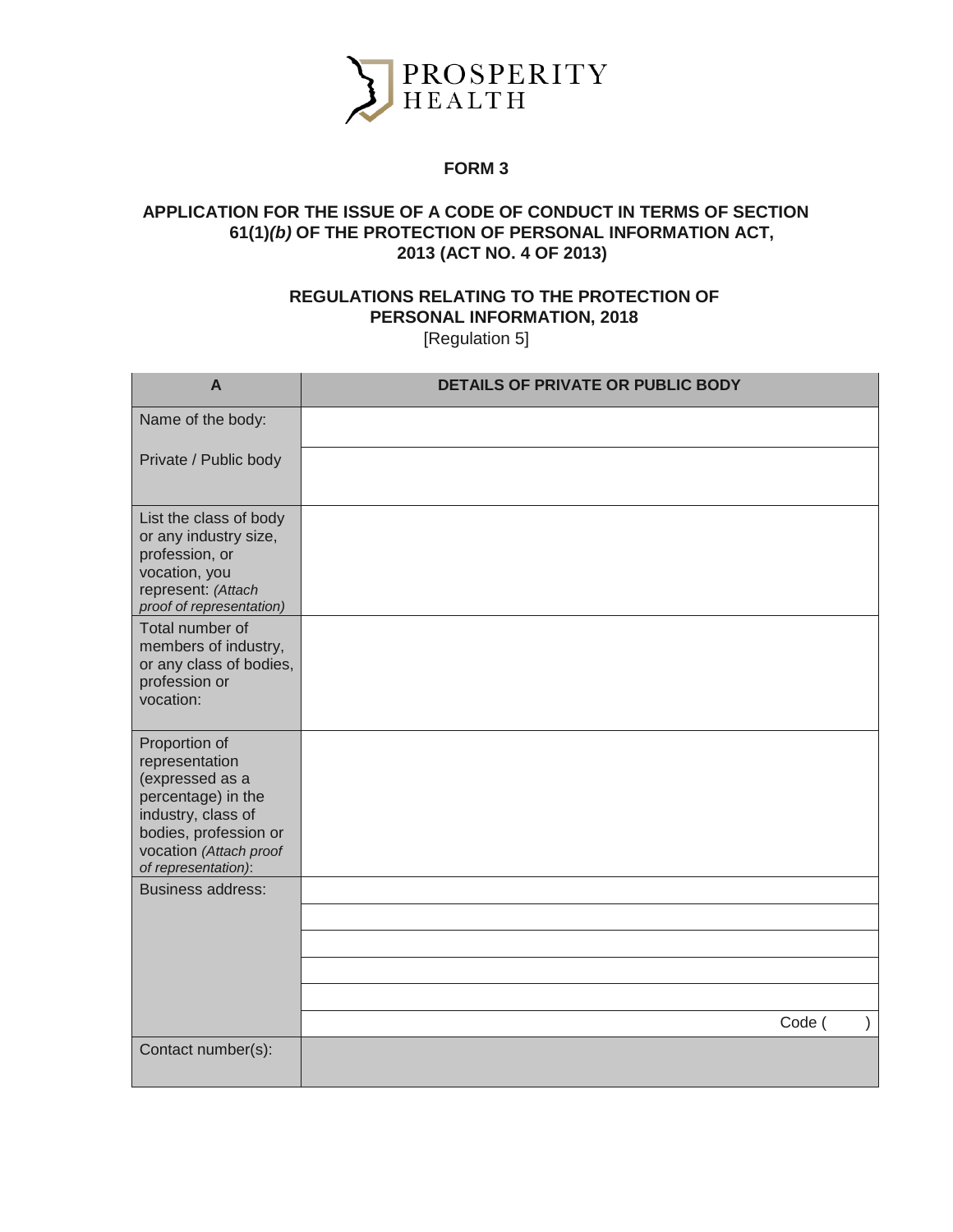

| Fax number/ E-mail<br>address:                                                                                                                                      |                                                                                                                                                                          |
|---------------------------------------------------------------------------------------------------------------------------------------------------------------------|--------------------------------------------------------------------------------------------------------------------------------------------------------------------------|
| B                                                                                                                                                                   | DETAILS OF PERSON WHO COMPLETES THIS FORM                                                                                                                                |
| Name(s) and surname<br>of person completing<br>this form:                                                                                                           |                                                                                                                                                                          |
| Capacity in body:                                                                                                                                                   |                                                                                                                                                                          |
| Does the person<br>completing this Form<br>have the<br>authorisation of the<br>body he/she<br>represents to lodge<br>this application?<br>(Attach<br>authorisation) |                                                                                                                                                                          |
| Business address<br>different from<br>(i f)                                                                                                                         |                                                                                                                                                                          |
| body's address):                                                                                                                                                    |                                                                                                                                                                          |
|                                                                                                                                                                     | Code (                                                                                                                                                                   |
| Contact number(s):                                                                                                                                                  |                                                                                                                                                                          |
| Fax number/ E-mail<br>address:                                                                                                                                      |                                                                                                                                                                          |
| $\mathbf C$                                                                                                                                                         | <b>REASONS FOR APPLICATION FOR INFORMATION REGULATOR TO ISSUE</b><br>A CODE OF CONDUCT (Please provide detailed reasons for the request and<br>supporting documentation) |
|                                                                                                                                                                     |                                                                                                                                                                          |
|                                                                                                                                                                     |                                                                                                                                                                          |
|                                                                                                                                                                     |                                                                                                                                                                          |
|                                                                                                                                                                     |                                                                                                                                                                          |
|                                                                                                                                                                     |                                                                                                                                                                          |
|                                                                                                                                                                     |                                                                                                                                                                          |
|                                                                                                                                                                     |                                                                                                                                                                          |
|                                                                                                                                                                     |                                                                                                                                                                          |
|                                                                                                                                                                     |                                                                                                                                                                          |
|                                                                                                                                                                     |                                                                                                                                                                          |
|                                                                                                                                                                     |                                                                                                                                                                          |
|                                                                                                                                                                     |                                                                                                                                                                          |
|                                                                                                                                                                     |                                                                                                                                                                          |